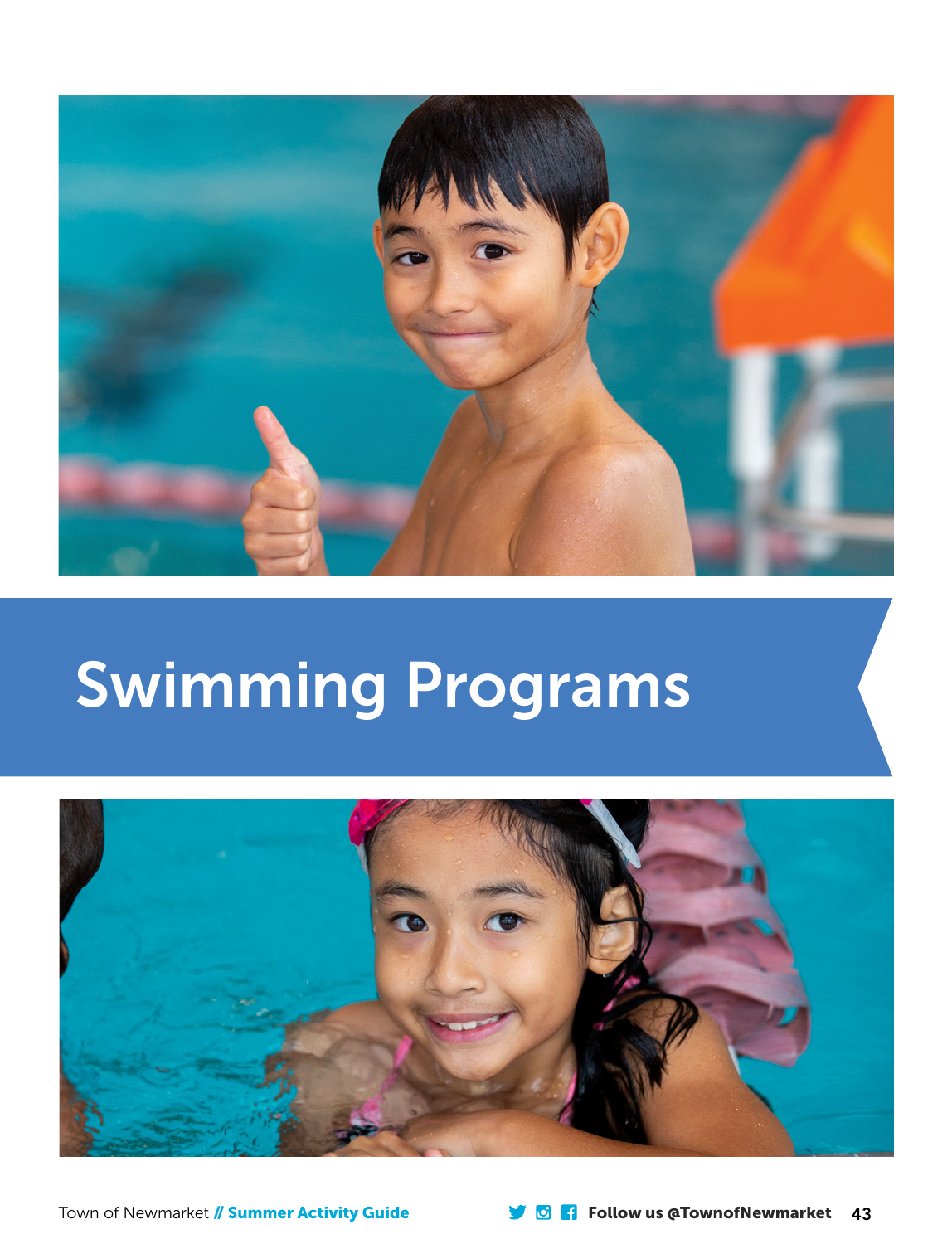# **\* Learn to Swim Progression Chart**





# 6 to 12 years **9 to 17 years**

Swimmer 1 Youth 1 Swimmer 2 Youth 2 Swimfit

## 18+ years

Adult 1 Adult 2 Adult 3 Adult Swimfit



LIFESAVING SOCIETY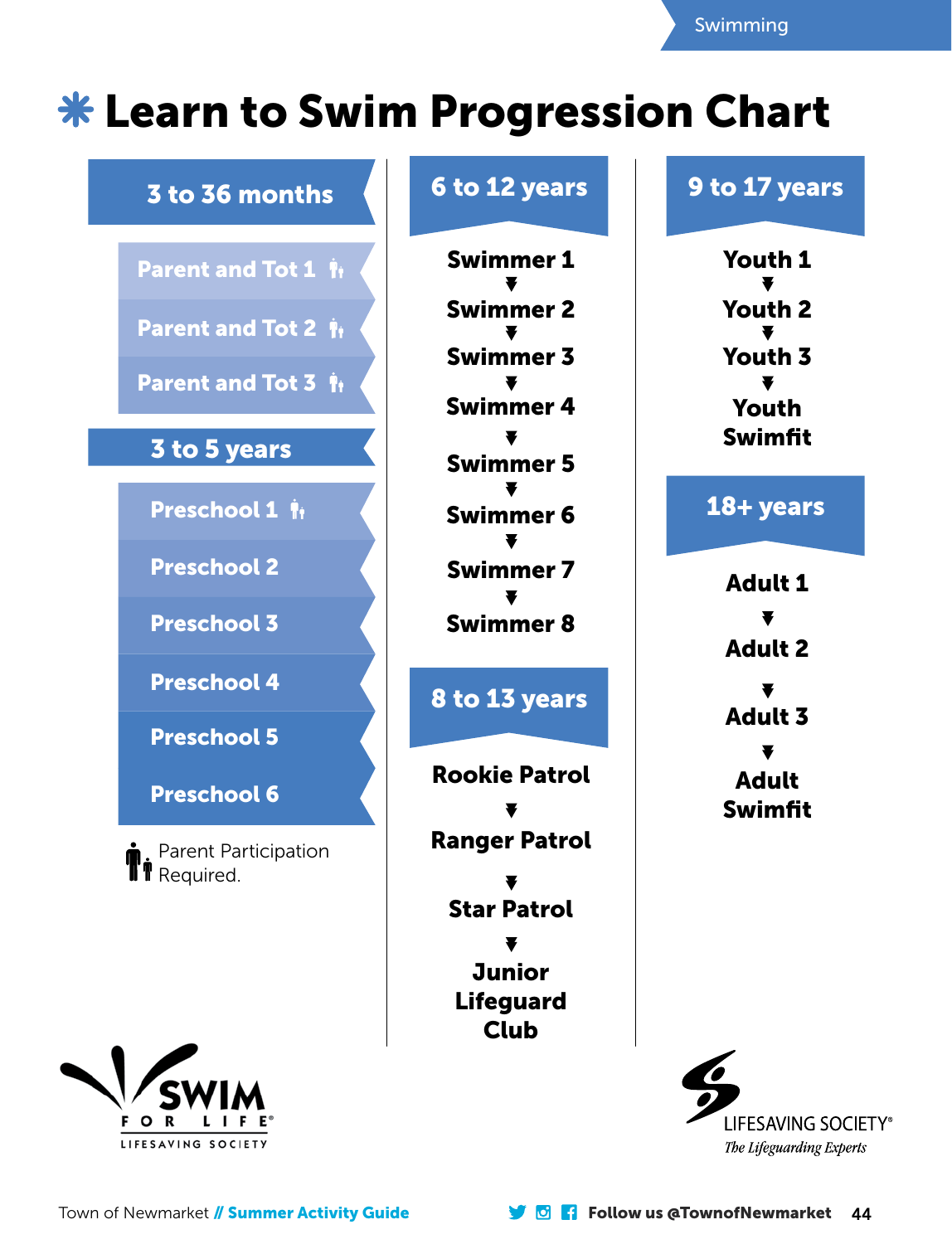

# Lesson Conversion Chart

If the swimmer turned 6 years old, sign them up for...



Swimmer 3 Preschool 6 · Complete

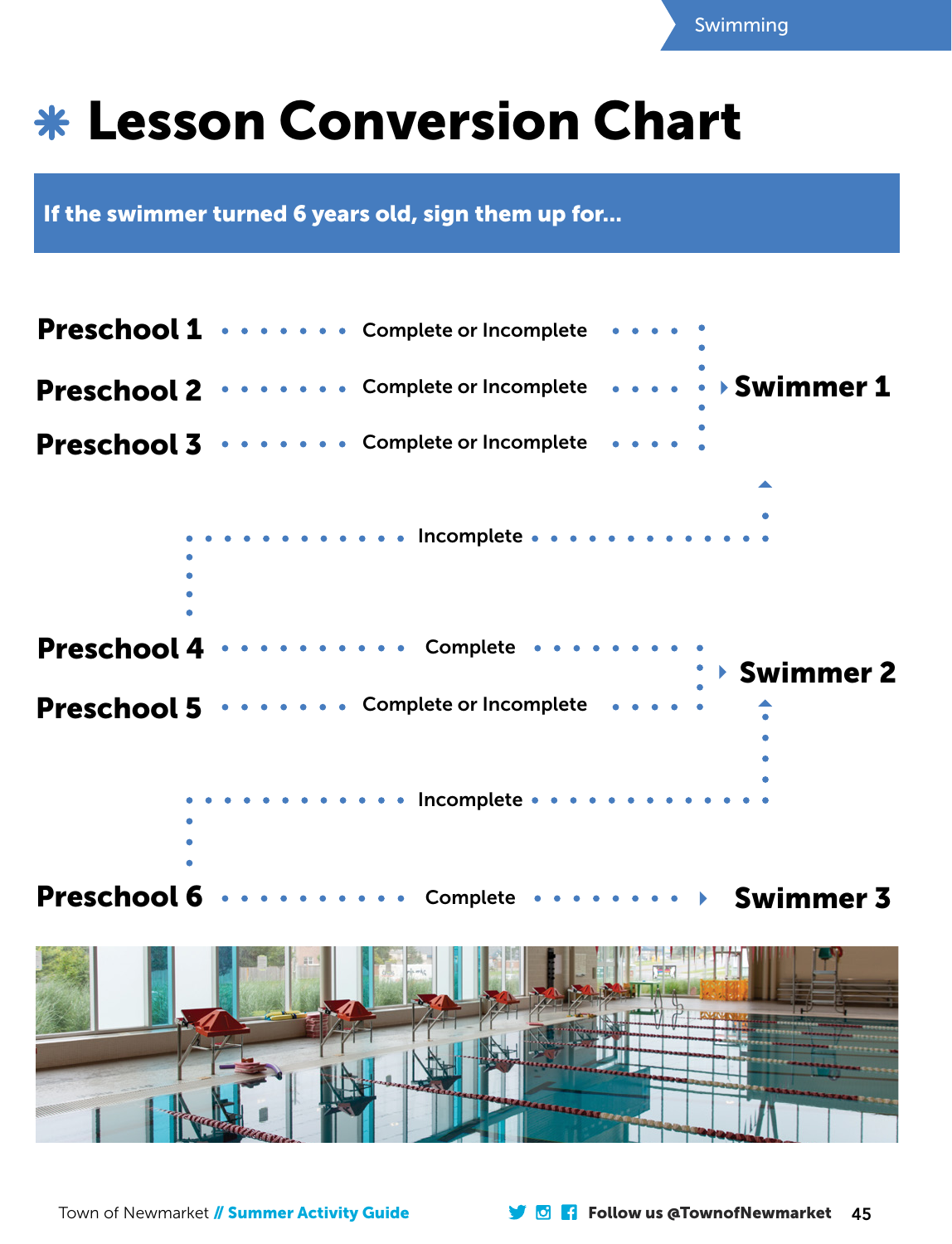# Swimming Information



#### Serious medical conditions

Those with serious medical conditions should be accompanied by an individual who is knowledgeable of their condition and responsible for their direct supervision. Please notify aquatic staff of your condition and how we can further assist you.



### What to wear in the pool

Proper bathing attire means clothing used for swimming only. Sorry, no street clothes or undergarments. Patrons who are not toilet-trained must wear swim diapers. Regular diapers (disposable or cloth) are not permitted.



#### Change room age requirements

Children six years of age or older are required to use the change room of their own gender. If this is not suitable or you are not able to accompany your child into their gender specific change room, please make use of the family change room. No nudity permitted in the common area of the family change room.



## Personal belongings/lockers

Patrons should not leave any valuables in the change rooms. Lockers are available for your use. You are encouraged to bring your own lock or purchase one at the kiosk for \$7. Locks must be removed after each use. The Town of Newmarket is not responsible for any lost or stolen articles.



### Strollers

Strollers are not permitted in the change rooms or on deck. If you require assistance, please see the customer service staff to borrow a pool stroller. (Limited strollers available).



#### Shower before swimming

All swimmers must shower thoroughly with soap before entering the pool to help keep the water clean for your swimming enjoyment.



### Sauna/swirl pool use policy

Children under 12 years of age are not allowed in the sauna or swirl pool unless supervised by a parent/guardian 16 years of age or older. Pregnant women and persons with known medical conditions should consult with a physician before using the sauna or swirl pool. The sauna is a dry sauna and no water is to be thrown on the heating unit.



### Pool foul/power failure/emergency/maintenance closure

The pool(s) may close in an untimely manner due to a pool fouling, power failure, emergency or mechanical maintenance problem. In the event of an emergency no course credits will be provided.



#### Food and beverages

Food and beverages are not permitted on the pool deck or in the change rooms.



## Photo/Video

To prevent distraction during lessons, photo/video may only be taken on picture day. Due to the public nature of drop-in programs photo/video may be taken, but every attempt should be made to be respectful of everyone's privacy. Photo/video in change rooms is strictly prohibited.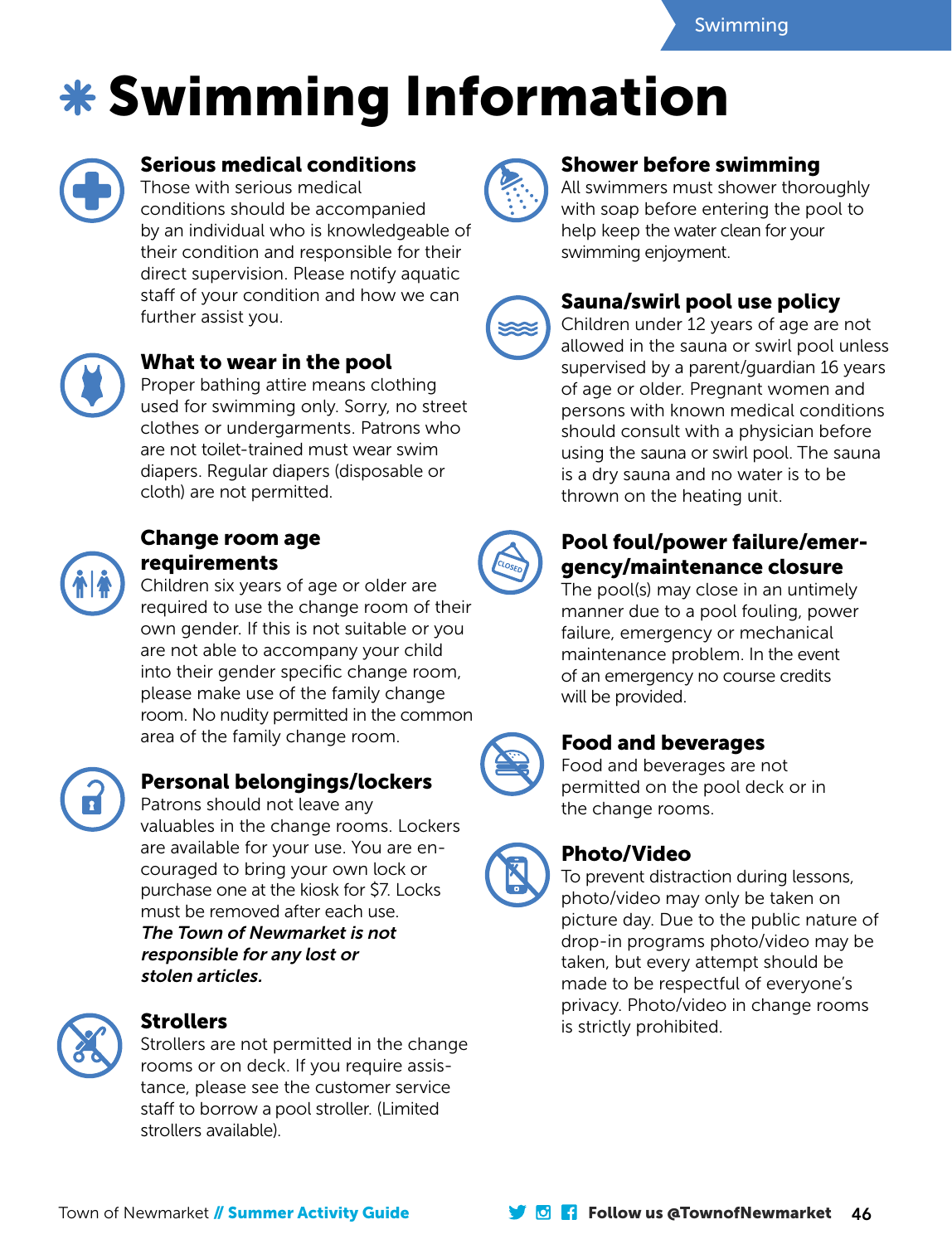# Lesson Information

#### What to expect from lessons

Swimming requires a lot of practice and positive feedback to succeed. We believe that it takes 10 years of lessons to really learn to swim well. The Lifesaving Swim for Life program allows students to progress comfortably at their own rate. We encourage you to talk about lessons with your child. Make sure that you have realistic expectations and that your child feels no pressure to pass a level or get a sticker, but rather focus on completing the skills at their own pace. All parents/guardians of aquatic participants in lessons are required to remain in the designated seating areas (viewing gallery, patio or bleachers). We thank you for your cooperation.

#### Picture Day

ര്വ Join us during the fifth lesson to watch your children from the pool seating areas or viewing galleries, and take

pictures of your child swimming. Please note that picture taking is only permitted on Picture Day.

#### Final report cards

Feedback is essential for successful learning! To provide reinforcement, each participant will receive a written report outlining their swimming progress on the last lesson. If there is a particular skill or stroke that your child needs to work on, or any other information about your child that will assist your instructor during lessons, please let your instructor or Deck Supervisor know at the beginning of the lessons.

# Class full? Join a waitlist.

If you are trying to register for a class and see that it is currently full, please join the waitlist for the level closest to the day/time you prefer. Waitlists are addressed one to two weeks prior to the start of the session and monitored during the first week for last minute cancellations. Staff will contact waitlisted participants if a spot becomes available or if it is possible to create an additional class.

### Screening for aquatic levels

Instructors will evaluate participants to assist you in registering for the right level. If your child has learned to swim without instruction or has been out of lessons for a year or more, request a screening from the Deck Supervisor during a scheduled public swim time.

#### Instructor requests

We accept requests for instructors one week prior to the start of the session, however, we are unable to guarantee that the request will be granted. If an instructor has been requested and has a replacement instructor for one lesson, we cannot guarantee who that replacement will be. Please email all instructor requests to swimming@newmarket.ca

#### Private lessons

Private lessons are tailored to the needs of the participant, this means that pool space will be allocated accordingly. Please note a lane per private lesson is not guaranteed.

#### Inclusion Lessons

The Town of Newmarket is dedicated to ensuring all individuals have a successful swimming experience. We recommend these lessons to participants who meet the criteria below:

- Extra support is required at school
- A disability exists that could affect the safety of the participant or other participants
- Extra support is required at home for basic care
- Participant is associated with support agency and/or program
- Participant has a safety plan with their educational institution
- There are behaviours to be managed (ie. biting, scratching, pinching, etc)

Email swimming@newmarket.ca to discuss program selection and support options.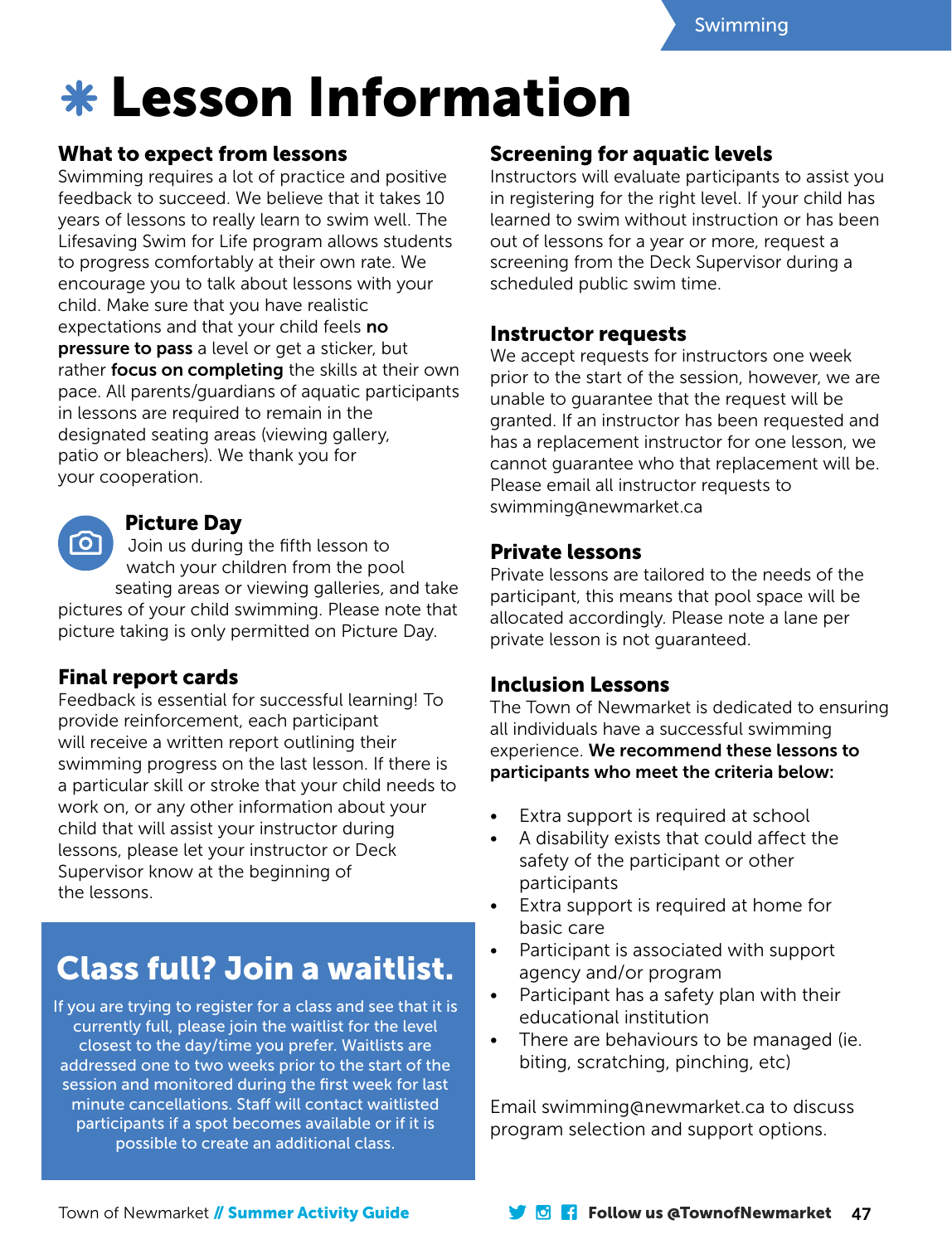

# **\* Swimming Lesson Session Dates**

# Summer 2022 Session Dates

| Day of the Week                            | <b>Location</b> | <b>#of Classes</b> | <b>Start Date</b> | <b>End Date</b> | <b>Exclusion Dates</b> |
|--------------------------------------------|-----------------|--------------------|-------------------|-----------------|------------------------|
| <b>Lessons Run 1x Per Week</b>             |                 |                    |                   |                 |                        |
| Monday                                     | МC              | 8                  | July 4            | August 29       | August 1               |
| Tuesday                                    | <b>RTRC</b>     | 8                  | July 5            | August 23       |                        |
| Wednesday                                  | MC.             | 8                  | July 6            | August 24       |                        |
| Thursday                                   | <b>RTRC</b>     | 8                  | July 7            | August 25       |                        |
| Friday                                     | МC              | 8                  | July 8            | August 26       |                        |
| <b>Lessons Run 5x Per Week for 2 Weeks</b> |                 |                    |                   |                 |                        |
| Monday-Friday                              | MC.             | 10                 | July 4            | July 15         |                        |
| Monday-Friday                              | <b>RTRC</b>     | 10                 | July 4            | July 15         |                        |
| Monday-Friday                              | MC.             | 10                 | July 18           | July 29         |                        |
| Monday-Friday                              | <b>RTRC</b>     | 10                 | July 18           | July 29         |                        |
| Monday-Friday                              | МC              | 10                 | August 8          | August 19       |                        |
| Monday-Friday                              | <b>RTRC</b>     | 10                 | August 8          | August 19       |                        |

MC - Magna Centre RTRC - Ray Twinney Recreation Complex

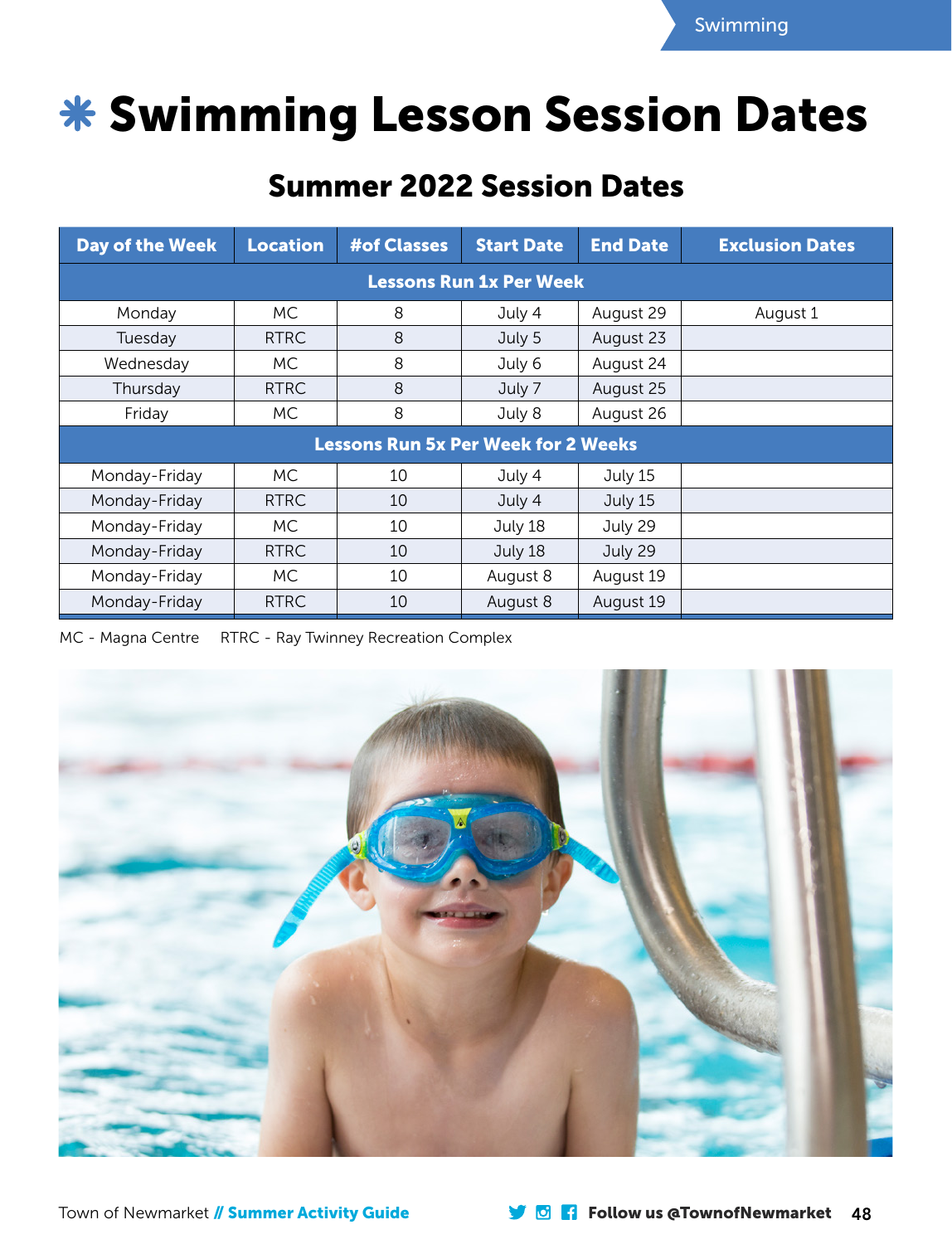# \* Swimming Lessons

# You've asked. We've answered.

1. If I have little to zero swimming ability and have not taken lessons before, which level do I start in?

#### Answer:

**Parent and Tot 1:** for ages 3 to 12 months and their caregiver.

**Parent and Tot 2:** for ages 12 to 24 months and their caregiver.

**Parent and Tot 3:** for ages 24 to 36 months and their caregiver.

**Preschool 1:** For ages 3 to 5 years. This is the first preschool level. Caregivers will join the class in the water for the first four lessons and then the child will work independently with the instructor.

**Swimmer 1:** ages 6 to 12 years. Youth 1: ages 12 to 17 years. Adult 1:  $18 +$  years.

2. My child started in the Lifesaving Preschool program but they are now six years old. Which level should they register for now?

#### Answer:

If your child turns six in the Preschool program, they should now register in the appropriate Swimmer level. (Please refer to Lessons Conversion Chart on page. 45)

#### 3. I want to become a lifeguard and swimming instructor?

**Answer:** The Swim Patrol levels (Rookie, Ranger, Star), Bronze Star or Bronze Medallion are the next step after Swimmer levels depending on your age.

#### 4. I did not complete my swimming level, what is the next step?

**Answer:** It is encouraged that the swimming level be repeated. Each level in the Lifesaving Swim For Life Program builds on skills and knowledge from the previous level. In order to set each child up for success, we encourage the levels to be taken in order.

5. My child has never had a swimming lesson, how do I prepare them?

**Answer:** We encourage you to attend a public swim at one of our pools with your child to familiarize them with the water. Please refer to newmarket.ca/swimming for public swim times and admission standards.

#### 6. Why is there only one lifeguard on deck during lessons?

**Answer:** All swimming instructors are certified lifeguards. This means lifeguards are not required to supervise during instructional times. Deck Supervisors are present to monitor the facility and assist customers.

#### 7. Can I swim with my child before or after my lesson?

**Answer:** During drop-in programming, such as public swim, patrons must pay and receive a wristband prior to attending their registered program.

#### What to expect from lessons:

Swimming requires plenty of practice, patience, and positive feedback. We encourage you to talk about lessons with your child to make sure you have realistic expectations and your child feels no pressure to "pass" a level or get a sticker/badge, but rather focus on "completing" the skills at their own pace. Swimming lessons should be viewed as a long-term, continuous progression!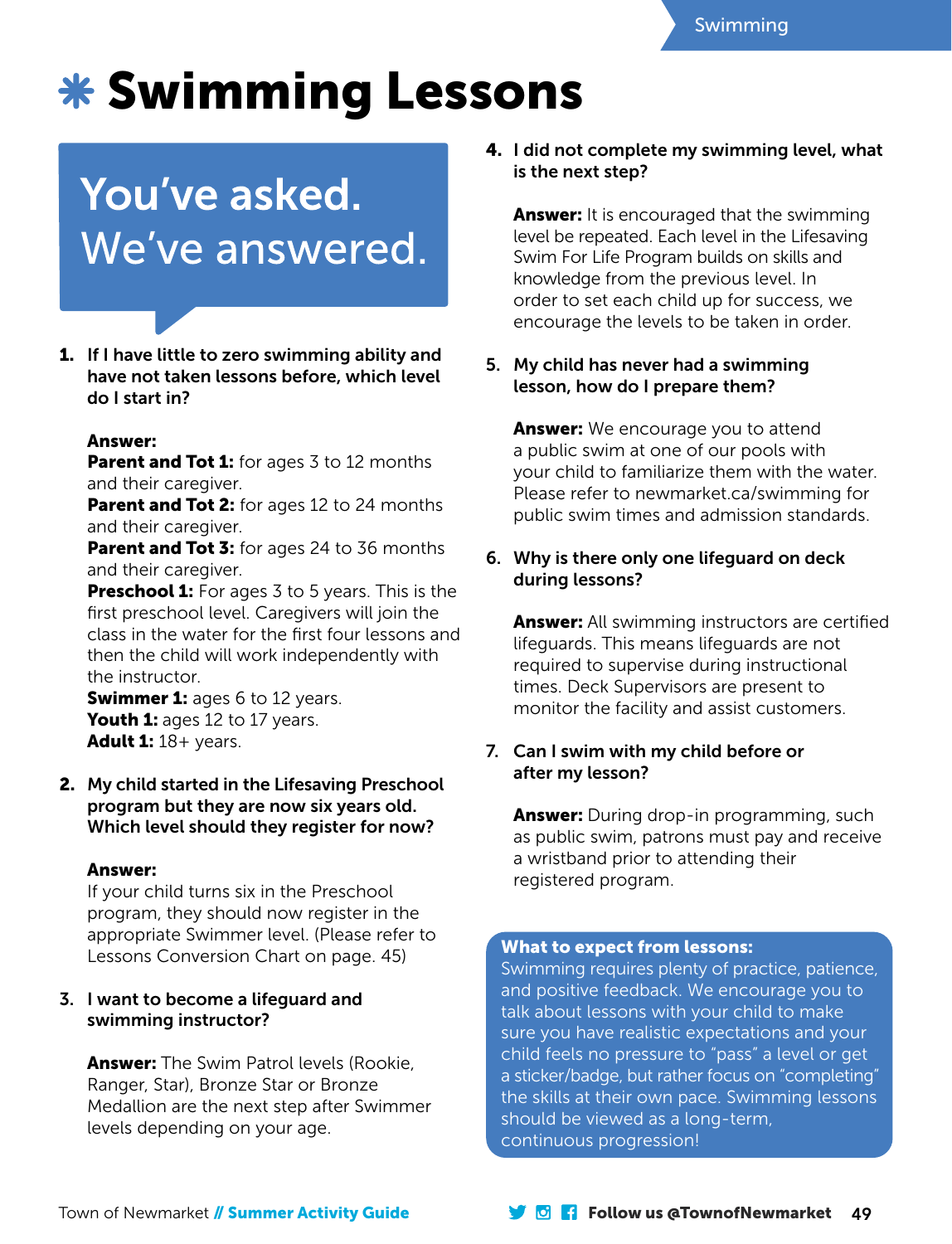Swimming

# Leadership Progression Chart **Aquatic Leadership Pathway**

Leadership 1: LSS Bronze Star Recommended: Experience in Swim Patrol

 $\overline{\phantom{a}}$ 

 Leadership 2: LSS Bronze Medallion and Emergency First Aid with CPR-B Required: Minimum 13 years old or Bronze Star

Leadership 3: LSS Bronze Cross Required: Bronze Medallion and Emergency First Aid with CPR-B

 $\overline{\phantom{a}}$ 

Leadership 4: LSS Standard First Aid with CPR-C Recommended: 14 years old

▼

Leadership 5: LSS Assistant Instructor Required: Minimum 14 years old and Bronze Cross

 Leadership 6: LSS Swim and Lifesaving Instructor Required: Minimum 15 years old and Bronze Cross

▼

### Leadership 7: LSS National Lifeguard

Required: Minimum 15 years old, Bronze Cross and Standard First Aid with CPR-C



#### Explore a Career Explore a Career as a Swim Instructor as a Swim Instructor and Lifeguard!

Are you looking for Are you looking for employment or are you employment or are you interested in updating interested in updating past ca in apadung p advanced lifesaving<br>avelifications? qualifications?

We are always looking We are always looking for nte are alloys to shing for<br>enthusiastic individuals to join our team. Apply online at team. Apply online newmarket.ca

Lifeguards need the following certifications: Swim Instructors and

- Swim Instructor Swim Instructor
- Lifesaving Instructor Lifesaving Instructor
- National Lifeguard National Lifeguard
- Current Standard Current Standard First Aid

Register for Jump in 2014 our advanced and the lifesaving programs newmarket.ca/swimming Ready to jump in?

#### Did you know?

\*Bronze Star is a manditory prerequisite ONLY if candidate does not meet the age requirement for Bronze ion. and 13+ may progress from Swim Patrol to Bronze Medallion. The 13+ may progress from Swim Patrol to Bronz higher)? Email us at **swimming@newmarket.ca** to arrange a retake of the same Have you been unsuccessful in a recent leadership course (Bronze Medallion and course within 6 months of the original course at no charge! Only one retake allowed per candidate per original course.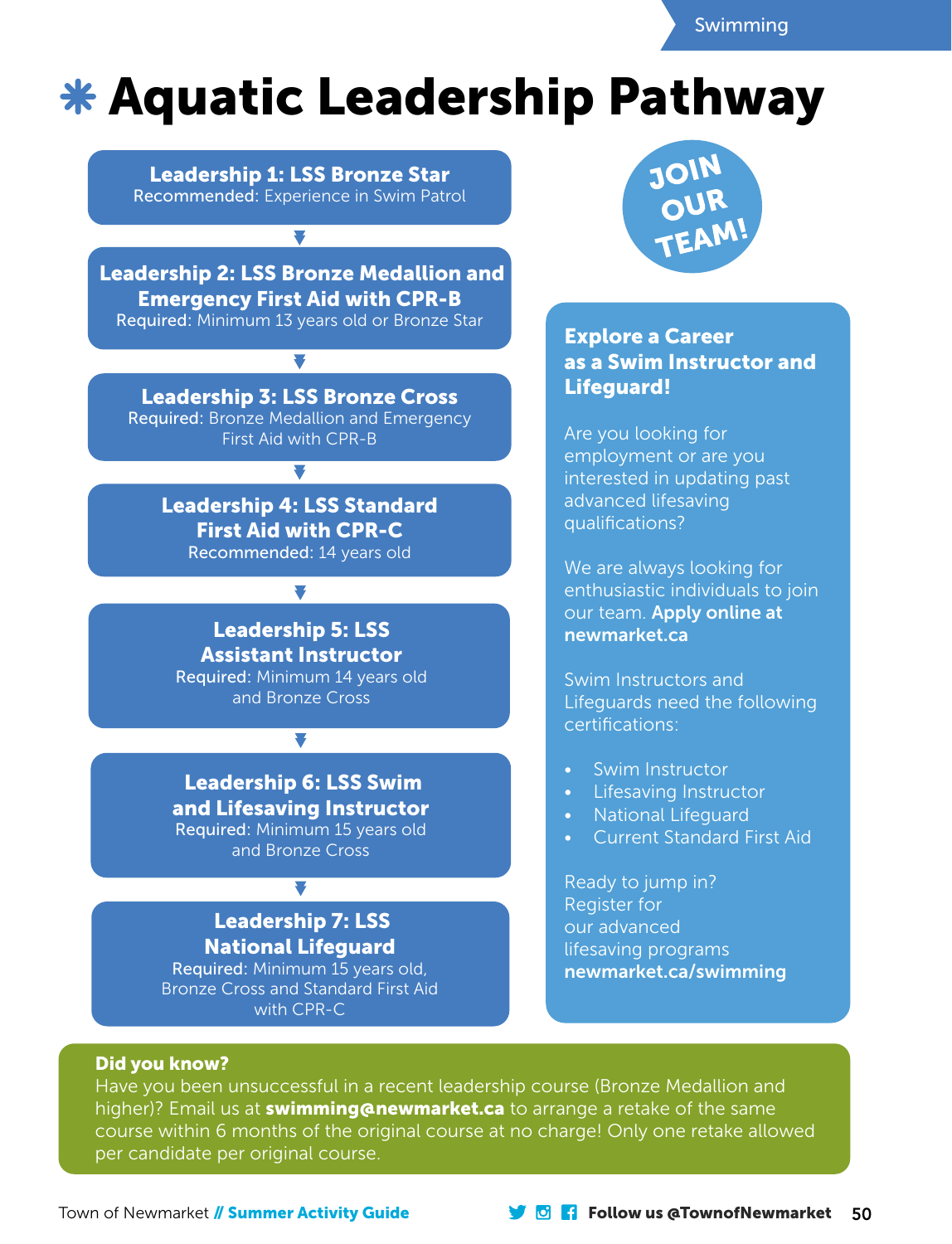# \* Aquatic Leadership

# You've asked. We've answered.

#### 1. I'm close to the age requirement. Can I come anyway?

No. The age requirement on all aquatic leadership programs is set by the Lifesaving Society and must be followed. Candidates will be asked to provide documentation demonstrating their date of birth at the beginning of their course.

#### 2. Do I have to take the courses in order?

Yes. All of the aquatic leadership courses build on knowledge learned and fall within a progression-based model. Required courses have the prerequisites listed in the course descriptions.

#### 3. Some courses say required and some say recommended. What is the difference?

The courses that are required are prerequisites for certifications that are needed to become a swim instructor or lifeguard. We strongly recommend the other courses to assist in the development of the candidate, to assist with their ability to perform on the job and to increase their knowledge.

#### 4. Is attendance 100% mandatory?

Yes. The Lifesaving Society sets the hours required to learn the course material. Courses move quickly and some content is only covered once by instructors.

#### 5. What do I need to bring?

On the first day please bring the following: Lunch, snacks, water bottle, bathing suit and towel, deck shoes, whistle, note books and pen, proof of age (birth certificate, driver's licence, etc.), and certification cards from previous courses.

#### 6. I haven't received my certification card. What do I do?

Temporary cards are good for 90 days. If you haven't received your certification card 90 days after taking the course, you should contact the Lifesaving Society at 416-490-8844.

#### 7. I have a copy of the course materials; can I use them and waive the extra fees?

Extra fees for leadership courses cover the exam fee and material costs set by the Lifesaving Society. If you have a current copy of the books you can use them and we will remove the cost from the course.

#### 8. My Standard First Aid (SFA) with CPR-C is expiring do I have to take a full course?

You must alternate the full course and a recert every three years. If you are unsure you can look up your qualifications at lifesavingsociety.com Find a member with your member ID. For the National Lifeguard course, the SFA and CPR-C prerequisite must be from one of the the SFA and CPR-C prerequisite must be from a Lifesaving Society approved organization.

# Looking to volunteer?

Join us as an aquatic volunteer. Email swimming@newmarket.ca for details. Bronze Cross recommended. See page 57 for details about our Lifeguard Instructor in Training course.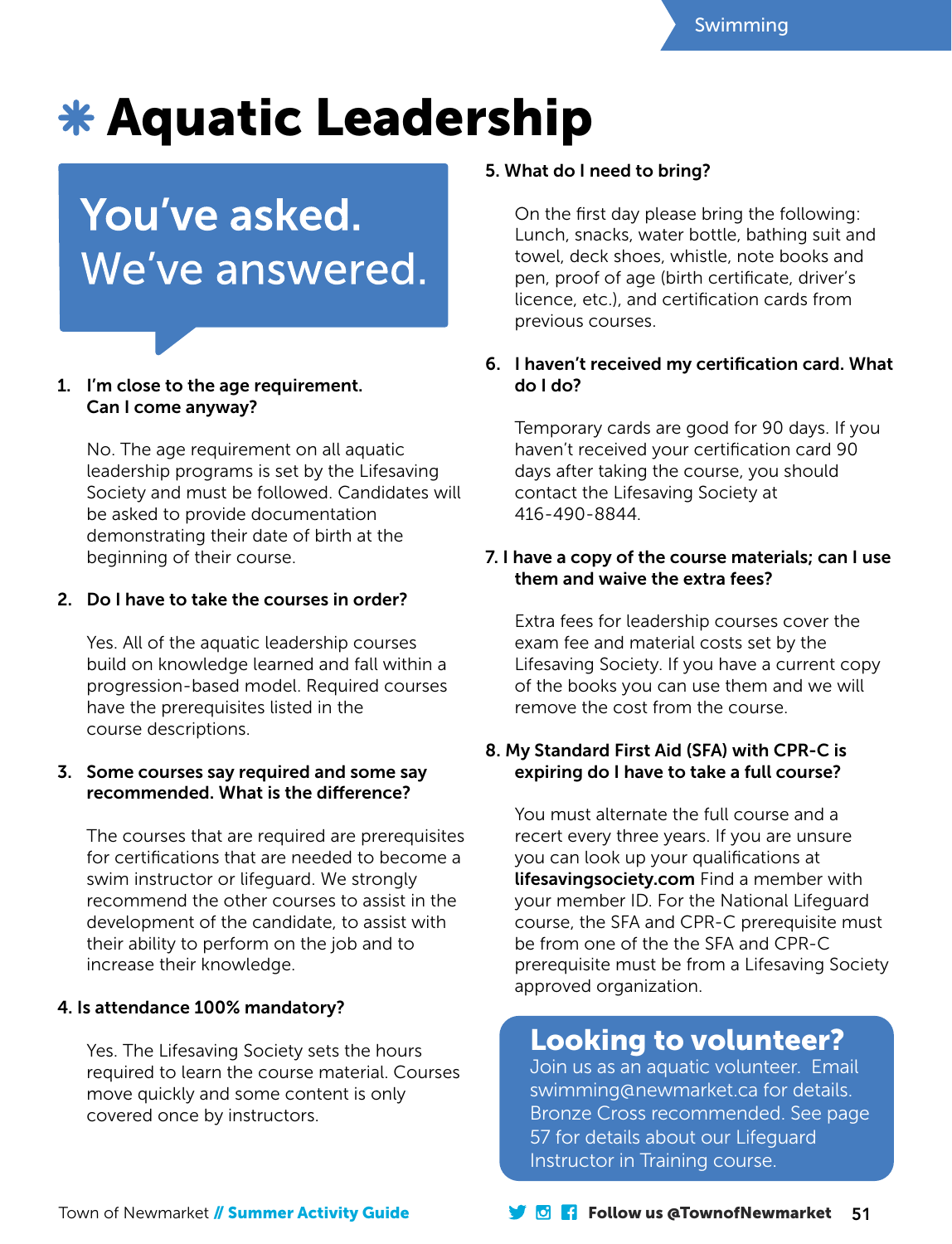# Swimming Programs

# Preschool Swim Lessons

# LSS Parent and Tot 1  $\mathbf{h}$

Designed for 3 to 12 month olds, this level allows children to explore the water through fun and games. Parents/guardians participate in class and will learn how to help their child enjoy the water through play with comfort and confidence.

Age: 3 to 12 Months Length: 30 Minutes

## LSS Parent and Tot 2  $\dot{\mathbb{H}}$

Designed for 12 to 24 month olds, this level teaches children to get their face wet and blow bubbles. With parent/guardian assistance, participants practice front and back floats and learn how to travel at the surface by kicking.

Age: 12 to 24 Months Length: 30 Minutes

## LSS Parent and Tot 3  $\dot{p}_i$

Designed for 24 to 36 month olds, children establish the building blocks for swimming stroke development with parent/guardian assistance: front and back floats, kicking on front and back, and breath control.

Age: 24 to 36 Months Length: 30 Minutes

## LSS Preschool 1  $\mathbf{h}_1$

Participants will try assisted floats and glides on their front and back, while learning to get their face wet and blow bubbles (parent/guardian participates in the first four classes).

Age: 3 to 6 Years Length: 30 Minutes

## LSS Preschool 2

Participants will continue to work on floats and glides, but with lifejackets or buoyant aids. They'll submerge and exhale underwater and will kick on their back for 5 metres with a buoyant aid.

Age: 3 to 6 Years Length: 30 Minutes

# LSS Preschool 3

Participants will learn to float, glide, and kick on their front and back without assistance or buoyant aids. They will also be introduced to deep water with a lifejacket.

Age: 3 to 6 Years Length: 30 Minutes

# LSS Preschool 4

Participants will use flutter kick as they master gliding on their front, back, and side. While wearing a lifejacket, they'll tread water for 10 seconds in deep water.

Age: 3 to 6 Years Length: 30 Minutes

# LSS Preschool 5

Participants will work on endurance by treading water for 10 seconds and work on longer front and back crawl swims - including some interval training.

Age: 3 to 6 Years Length: 30 Minutes

# LSS Preschool 6

Participants will learn to kick 7 metres on their front and back, swim front crawl with a lifejacket for 5 metres, and will tread water while wearing a lifejacket.

Age: 3 to 6 Years Length: 30 Minutes

**Ti** Parent Participation Required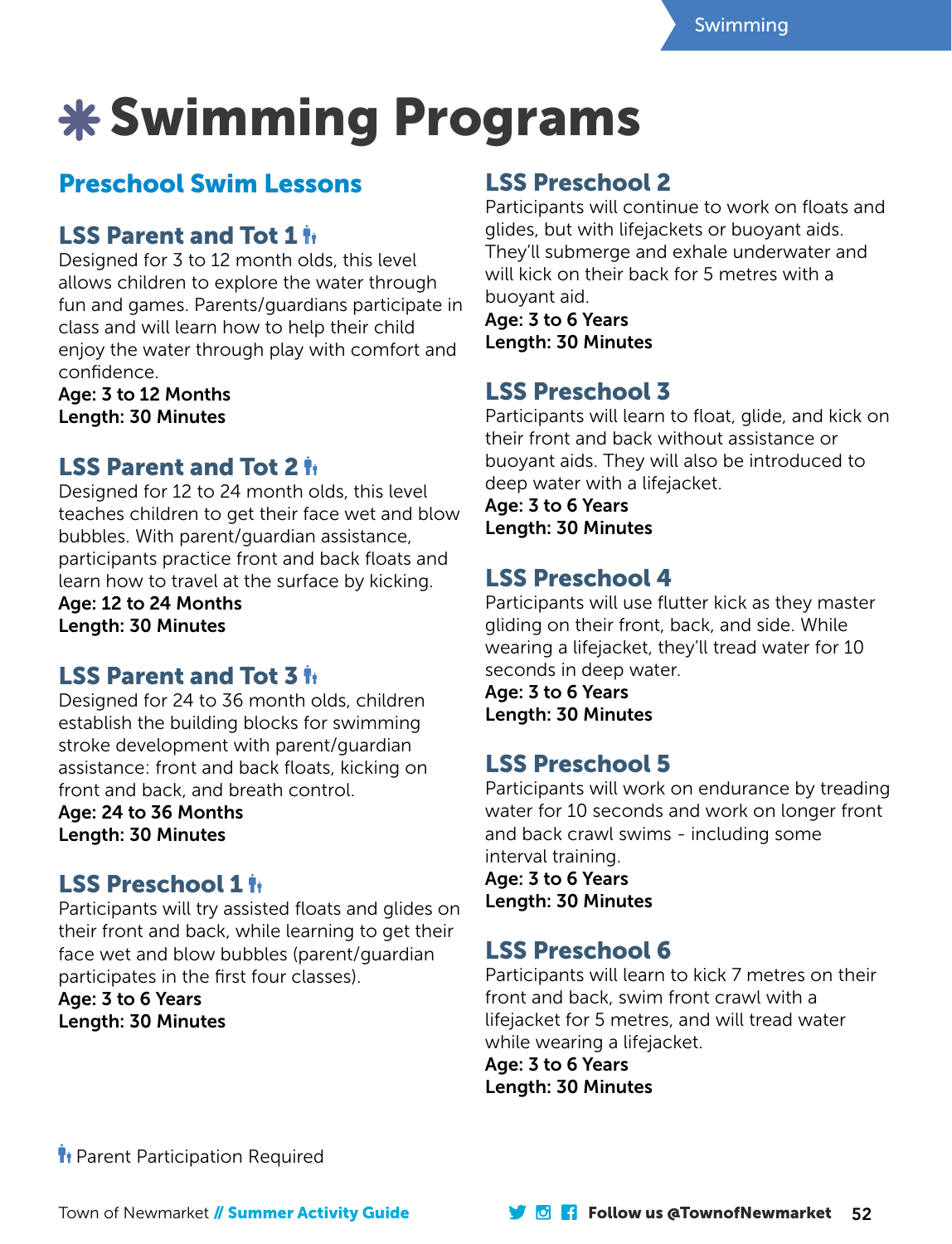# H10 Preschool Private Swim Lessons

Preschool private lessons are recommended for children 3-5 years who have been working towards Preschool 1-3, but need individualized attention to accomplish specific skills or overcome a fear of the water. Please note these lessons will only take place in the learning pool.

Age: 3 to 5 Years Length: 30 Minutes

# Children's Swim Lessons

# LSS Swimmer 1

Participants will learn to open their eyes, exhale, and hold their breath underwater. They'll work on floats, glides, and kicking through the water on their front and back.

Age: 6 to 12 Years Length: 30 Minutes

# LSS Swimmer 2

Participants will work on independent deepwater skills. Their endurance will improve with distance swims of 5-10 metres and flutter kick interval training. They will be required to swim front crawl and back crawl for 5 metres.

Age: 6 to 12 Years Length: 30 Minutes

## H3O Semi Private Swimmer 1/2

Participants will work towards completing a specific Learn to Swim level in a low instructor to swimmer class ratio (1:3). Swimmers will be working towards the completion of either Swimmer 1 or 2 (see above for level specific skills).

Age: 6 to 12 Years Length: 30 Minutes



## LSS Swimmer 3

Participants will tread water for 15 seconds, swim front and back crawl 10 metres, and participate in a flutter kick interval training (4 x 5 metres) workout. They'll also practice Swim to Survive® skills wearing a lifejacket.

Age: 6 to 12 Years Length: 45 Minutes

## LSS Swimmer 4

Participants will swim front and back crawl for 13 metres, work on endurance and learn how to swim whip kick on their back.

Age: 6 to 12 Years Length: 45 Minutes

# H3O Semi Private Swimmer 3/4

Participants will work towards completing a specific Learn to Swim level in a low instructor to swimmer class ratio (1:3). Swimmers will be working towards the completion of either Swimmer 3 or 4 (see above for level specific skills).

Age: 6 to 12 Years Length: 30 Minutes

# LSS Swimmer 5

Participants will work on diving into deep water and treading for 30 seconds. They will work on increasing their distance and efficiency for front crawl (15 metres), back crawl (15 metres), and whip kick.

Age: 6 to 12 Years Length: 45 Minutes

# LSS Swimmer 6

Participants will swim lengths of front and back crawl, whip kick, and breaststroke arms with breathing. They will work towards achieving the Canadian Swim to Survive® Standard: roll into deep water, tread for 1 minute, and swim 50 metres.

Age: 6 to 12 Years Length: 45 Minutes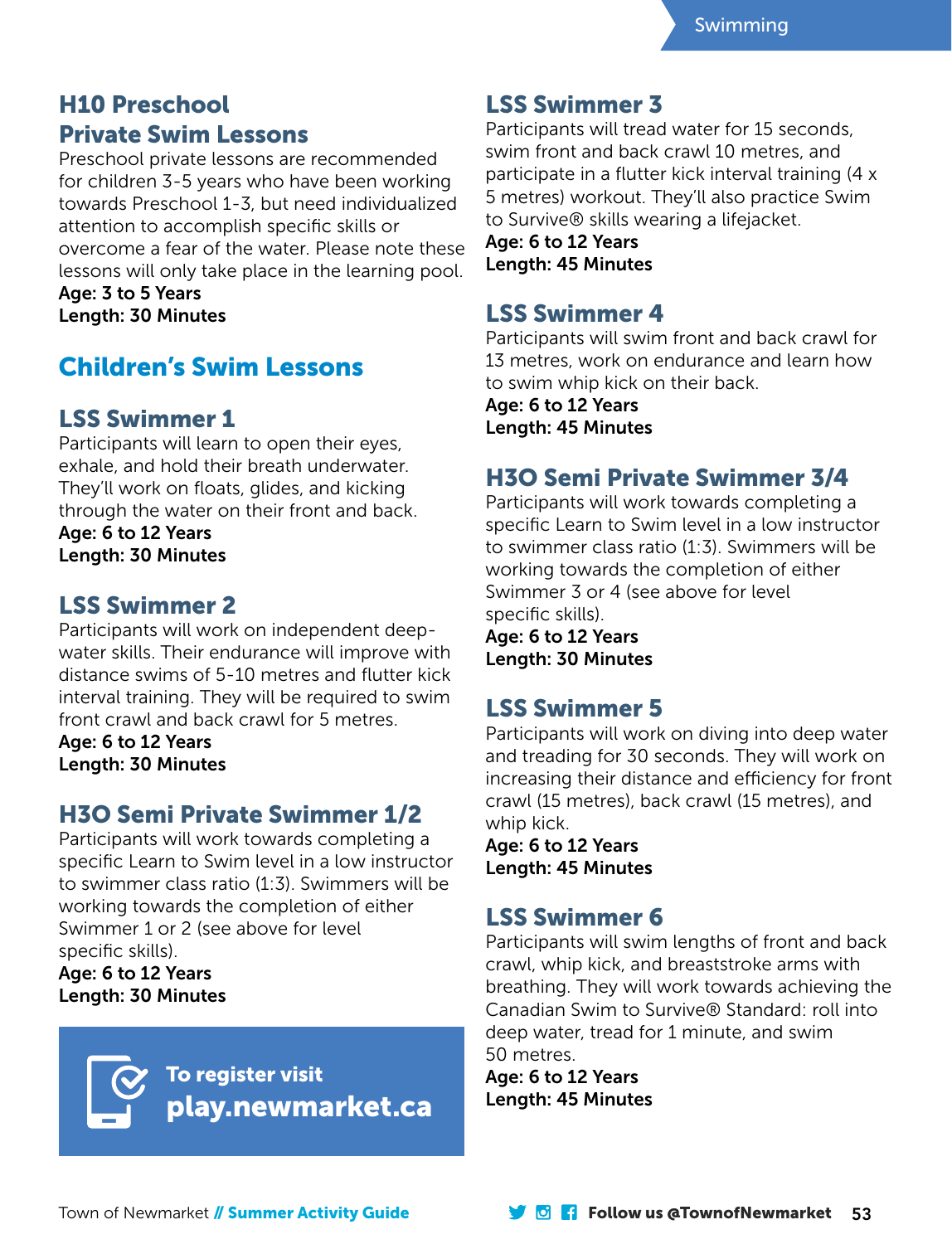## H3O Semi Private Swimmer 5/6

Participants will work towards completing a specific Learn to Swim level in a low instructor to swimmer class ratio (1:3). Swimmers will be working towards the completion of either Swimmer 5 or 6 (see above for level specific skills).

#### Age: 6 to 12 Years Length: 30 Minutes

### LSS Swimmer 7

Participants learn eggbeater kick, scissor kick, and how to do a backward somersault. They'll refine their front and back crawl by swimming 50 metres of each, and will improve their breaststroke over a 25 metre swim.

Age: 6 to 12 Years Length: 60 Minutes

## LSS Swimmer 8

Participants will be challenged with stride entries, compact jumps, and lifesaving kicks. They will learn how to add in arm movements with their scissor kick to complete sidestroke as well as complete a 300 metre mixed stroke workout.

Age: 6 to 12 Years Length: 60 Minutes

## H3O Semi Private Swimmer 7/8

Participants will work towards completing a specific Learn to Swim level in a low instructor to swimmer class ratio (1:3). Swimmers will be working towards the completion of either Swimmer 7 or 8 (see above for level specific skills).

Age: 6 to 12 Years Length: 30 Minutes



### H1O Private Swim Lessons

Private swim lessons are recommended for participants 6+ years who are working towards a Learn to Swim level, but need individualized attention to accomplish specific skills or overcome a fear of the water. Available for up to Swimmer 8.

Age: 6 to 12 Years Length: 30 Minutes

## Inclusion Swim Lessons

These lessons meet the swimming requirements of individuals with identified special needs. All participants must complete and deliver an intake form (available online or at kiosk) before registration by emailing it to swimming@newmarket.ca.

Age: 3+ Years Length: 30 Minutes

# Youth Swim Lessons

## LSS Youth Swim 1

This program is designed to meet the needs of youth that have little to no swim training and allows youth to learn to swim in a group lesson with their peers. This is an introductory level teaching the basics of getting wet, floating positions, and introduction to front and back swims.

Age: 9 to 17 Years Length: 45 Minutes

## LSS Youth Swim 2

This level will build on the skills learned in the Youth Swim 1 facilitating the development of front crawl, back crawl, and surface support. New skills such as breaststroke, surface dives and stride entries will also be introduced.

Age: 9 to 17 Years Length: 45 Minutes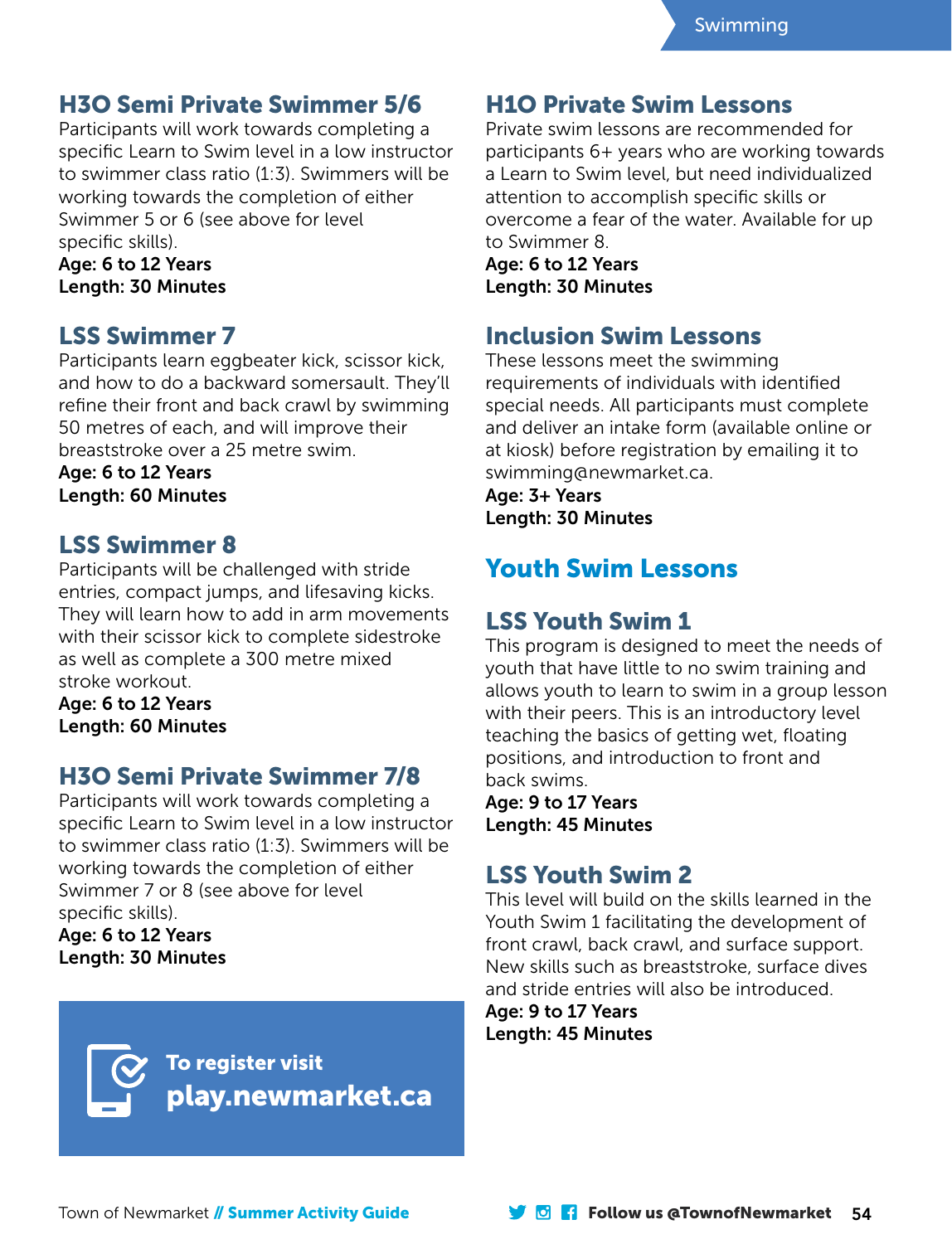## LSS Youth Swim 3

This level will build on the skills learned in the Youth Swim 2 facilitating the development of stroke technique and water safety skills. The continuous swim component will increase endurance.

Age: 9 to 17 Years Length: 45 Minutes

## LSS Youth Swimfit

This course aims to promote and encourage fitness through the sport of swimming and to promote fun and friendship through informal social activities. Due to the nature of the practices, it is required that participants are able to swim six lengths of the pool continuously or have completed Swimmer 8 / Youth 3.

Age: 9 to 17 Years Length: 45 Minutes

# Pre-Lifeguard Swim Lessons

## LSS Rookie Patrol

Participants continue stroke development and endurance with 50 metre swims while learning lifesaving sport skills. First aid focuses on assessments of conscious victims, contacting EMS, and treatment for bleeding.

Age: 8 to 13 Years Length: 60 Minutes

## LSS Ranger Patrol

Participants enhance their technique through 75 metre swims of each stroke and further their lifesaving sport skills. First aid focuses on assessments of unconscious victims, choking, and treatment of victims in shock.

Age: 8 to 13 Years Length: 60 Minutes



### LSS Star Patrol

Participants are challenged with 600 metre workouts, 300 metre timed swims, and a 25 metre object carry. First aid focuses on treatment of bone or joint injuries and respiratory emergencies including asthma and anaphylaxis.

Age: 8 to 13 Years Length: 60 Minutes

# LSS Junior Lifeguard Club (JLC)

Learn all about the exciting world of lifeguarding, improve your skills, your strokes, make new friends, get fit, and have fun! The JLC offers a unique aquatic alternative for children who love the water and want more than just 'lessons' or wish to complement the skills they are learning in swimming lessons or on a swim team.

Age: 8 to 13 Years Length: 60 Minutes

# Adult Swim Lessons

### Adult Swim 1

Participants will work towards a 10-15 metre swim on their front and back, learn to jump from the side of the pool, and recover an object from the bottom in chest-deep water. This is an introductory level teaching the basics of getting wet, floating positions, and introduction to front and back swims. Age: 18+ Years Length: 45 Minutes

# Adult Swim 2

Participants will work on two interval training workouts of 4 x 25 metres kicking and swimming front or back crawl. Participants will learn to perform dive entries and demonstrate breaststroke arms and breathing over 10-15 metres.

Age: 18+ Years Length: 45 Minutes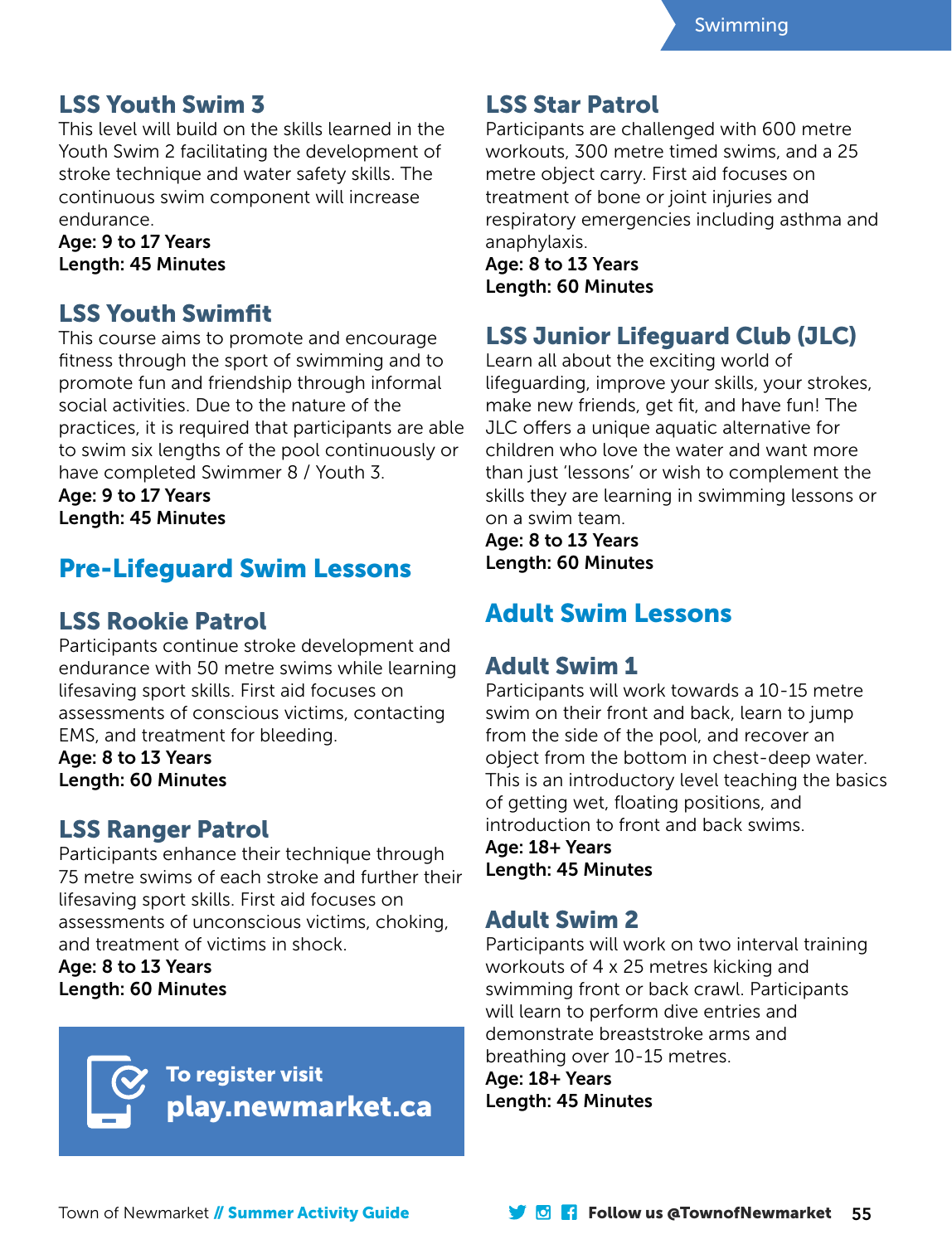## Adult Swim 3

Participants will learn eggbeater, stride entries, and compact jumps as well as complete 300 metre workouts to improve front crawl, back crawl, and breaststroke.

Age: 18+ Years Length: 45 Minutes

### LSS Adult Swimfit

This course aims to promote and encourage fitness through the sport of swimming and to promote fun and friendship through informal social activities. Due to the nature of the practices, it is required that participants are able to swim six lengths of the pool continuously or have completed Adult 3.

Age: 18+ Years Length: 45 Minutes

# H10 – Youth/Adult Private Lessons

Private swim lessons are available for youth and adults (ages 13 years and older). These lessons are ideal for those with a fear of water, beginners, or those working on specific skills and require individualized attention.

Age: 13+ Years Length: 30 Minutes

# Aquatic Leadership Courses

### Leadership - Lifesaving Society Standard First Aid with CPR-C Recertification

Holders of Standard First Aid certificates from other agencies may not recertify their certificate on a Lifesaving Society recertification course. Prerequisites: completion of full SFA and CPR-C course with the Lifesaving Society (proof of certification required) within the last 3 years. Materials required: Canadian First Aid Manual. Age: 12+ Years

## Leadership - National Lifeguard Recertification

Recertification of the National Lifeguard qualification. Proof of past certification required. Age: 15+ Years

## Leadership 1 - Bronze Star and Basic First Aid with CPR-A Certification

This an excellent course to prepare for the Lifesaving Society Bronze Medallion course. Participants develop problem-solving and decision-making skills individually and with partners. Candidates learn basic first aid and develop lifesaving skills.

Age: 10+ Years Length: 10 hours total

## Leadership 2 - Bronze Medallion and Emergency First Aid with CPR-B Certification

This course develops basic lifesaving skills, including the endurance necessary to perform water rescues. The Bronze Medallion and Emergency First Aid is a prerequisite for the Bronze Cross course. 100% attendance is required. Prerequisites: 13 years of age or older or successful completion of Bronze Star. Materials included: Canadian Lifesaving Manual and Canadian First Aid Manual. Age: 12+ Years

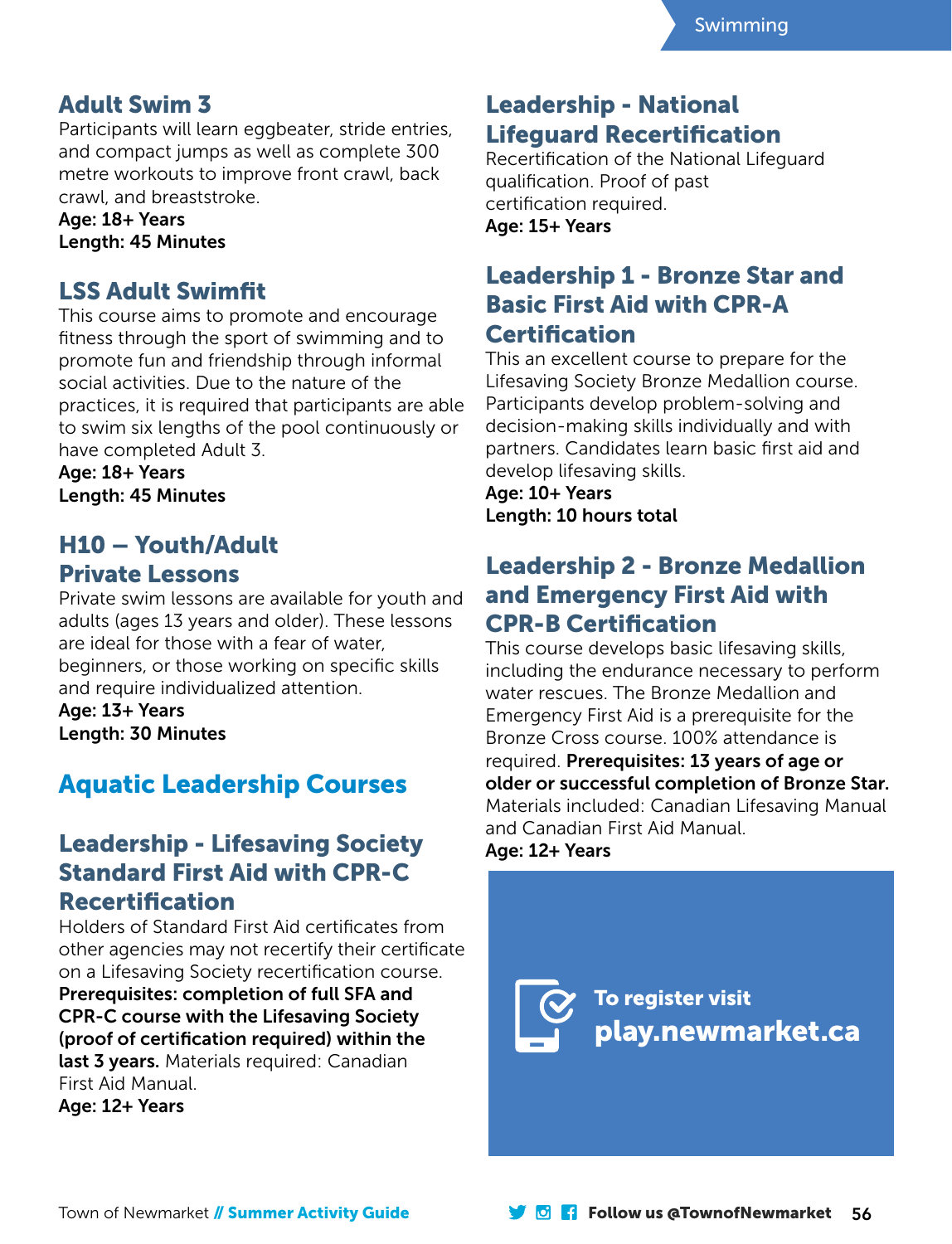# Leadership 3 - Bronze Cross **Certification**

This course continues to develop lifesaving skills and introduces the principles of lifesaving in aquatic facilities. Bronze Cross is a prerequisite for the National Lifeguard and Swim Instructor courses. 100% attendance is required. Prerequisites: Bronze Medallion and Emergency First Aid (need not be current). Materials required: Canadian Lifesaving Manual from the Bronze Medallion and Emergency First Aid Course. A whistle will need to be purchased for use prior to the start of the course. Age: 13+ Years

## Leadership 2/3 - Bronze Medallion, Emergency First Aid with CPR-B, and Bronze Cross Certifications (Combined)

This program combines the Lifesaving Bronze Medallion, Emergency First Aid, and Bronze Cross courses into one course. This crash course format is recommended for swimmers that have strong swimming skills and want to complete the courses required for the National Lifeguard course. Prerequisites: 13 years old or successful completion of Bronze Star. A whistle will need to be purchased for use prior to the start of the course.

Age: 13+ Years



# Leadership 3 & 5 - LIT (Lifeguard/Instructor in Training)

Successful completion of this course provides candidates their Lifesaving Society Bronze Cross and Assistant Instructor qualifications. Participants will volunteer with an instructor for a session to gain practical experience working with children in an aquatic environment. Topics include: roles of the assistant instructor/ lifeguard; safety supervision and emergency response; lesson planning, formations, and progressions. Additional weeks of volunteering after the initial session may be available.

Prerequisites: 14 years of age, Bronze Medallion and Emergency First Aid (need not

be current). Already have your Bronze Cross or Assistant Instructor qualification? Please email your resume to swimming@newmarket.ca to discuss volunteer opportunities. Age: 14+ Years

## Leadership 4 - Lifesaving Society Standard First Aid with CPR-C Certification

Standard First Aid and CPR-C provides comprehensive training covering all aspects of first aid, CPR-C and AED use. LSS Standard First Aid is recognized by the Workplace Safety and Insurance Board (WSIB). Standard First Aid is a prerequisite for the National Lifeguard course. Materials included: Canadian First Aid Manual. Age: 12+ Years

# Leadership 5 - Lifesaving Society Assistant Instructor Certification

Through classroom learning and in-water practice, the Lifesaving Assistant Instructor course prepares candidates to become certified assistant instructors with swimming and lifesaving classes. 100% attendance is required. Prerequisite: 14 years of age and Bronze Cross. Materials included: Assistant Instructor Workbook.

Age: 14+ Years